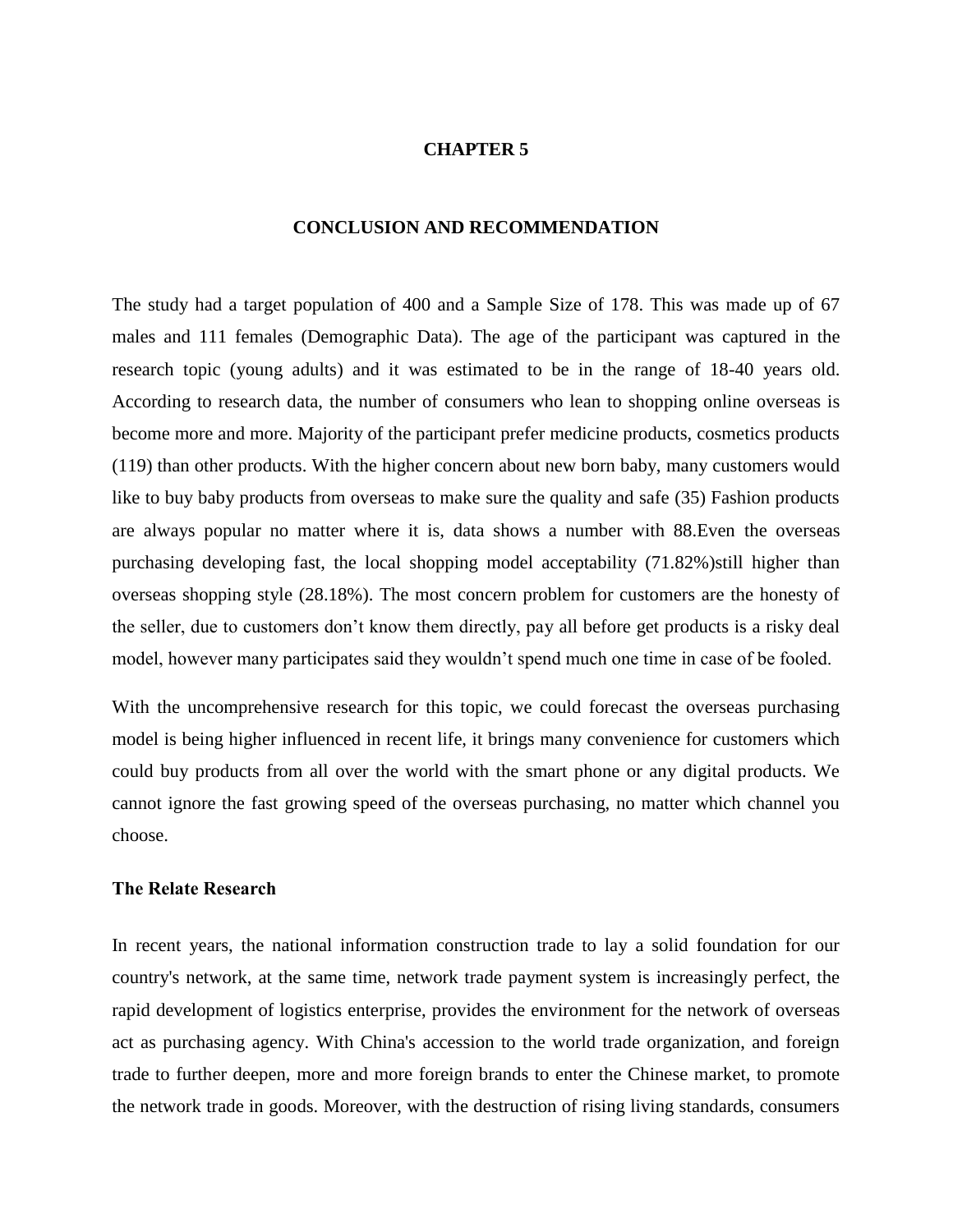on the quality of the goods and brand has a higher request, resume the information via the Internet platform, consumer demand for high-quality goods abroad is greatly inspire, but based on the border restrictions, the language barrier, the international logistics barriers, consumer demand for foreign goods failed to achieve, which led to the emergence and development of overseas act as purchasing agency industry.

It has the characteristics of low cost, e-commerce businesses to save the market high entry fee, buckle point, management fees and other operating costs, on the product price is competitive. Relative to the domestic market, many varieties, good quality goods for overseas markets, and some kinds of new products listed earlier than domestic and abroad give purchased overseas a lot of first-mover advantage. Overseas act as purchasing agency network combines the advantages of both, in the aspect of product price, brand competitiveness; time to market has a strong advantage. And at the same time, its own characteristics and strengthen the price advantage, on the one hand because of the different brand, currency exchange rate and tariff and other reasons, then foreign store discounts, purchased overseas commodity prices higher than domestic counters from 10% to 15% cheaper. Purchased overseas goods, on the other hand, exist the possibility of tax evasion, make private act as purchasing agency is given with preferential prices to attract consumers.

### **The recommendation**

Overall, the results of the study are very promising. This research provides additional evidence that comments and recommender systems do influence overseas shopping behaviors and can yield positive outcomes for the firms that implement them.

My research suggests that online consumers can be influenced by comments and recommendation system. By giving some related and fair information, comment and recommendation systems can give the shopper positive shopping experience and increase the level of purchasing satisfaction. This is obviously of great benefit to online

businesses. There is positive relation between comments and recommendation and shopping experience, shopping satisfaction and shopping intention. The use of comments and recommendation can influence the overseas shopping experience and overseas shopping